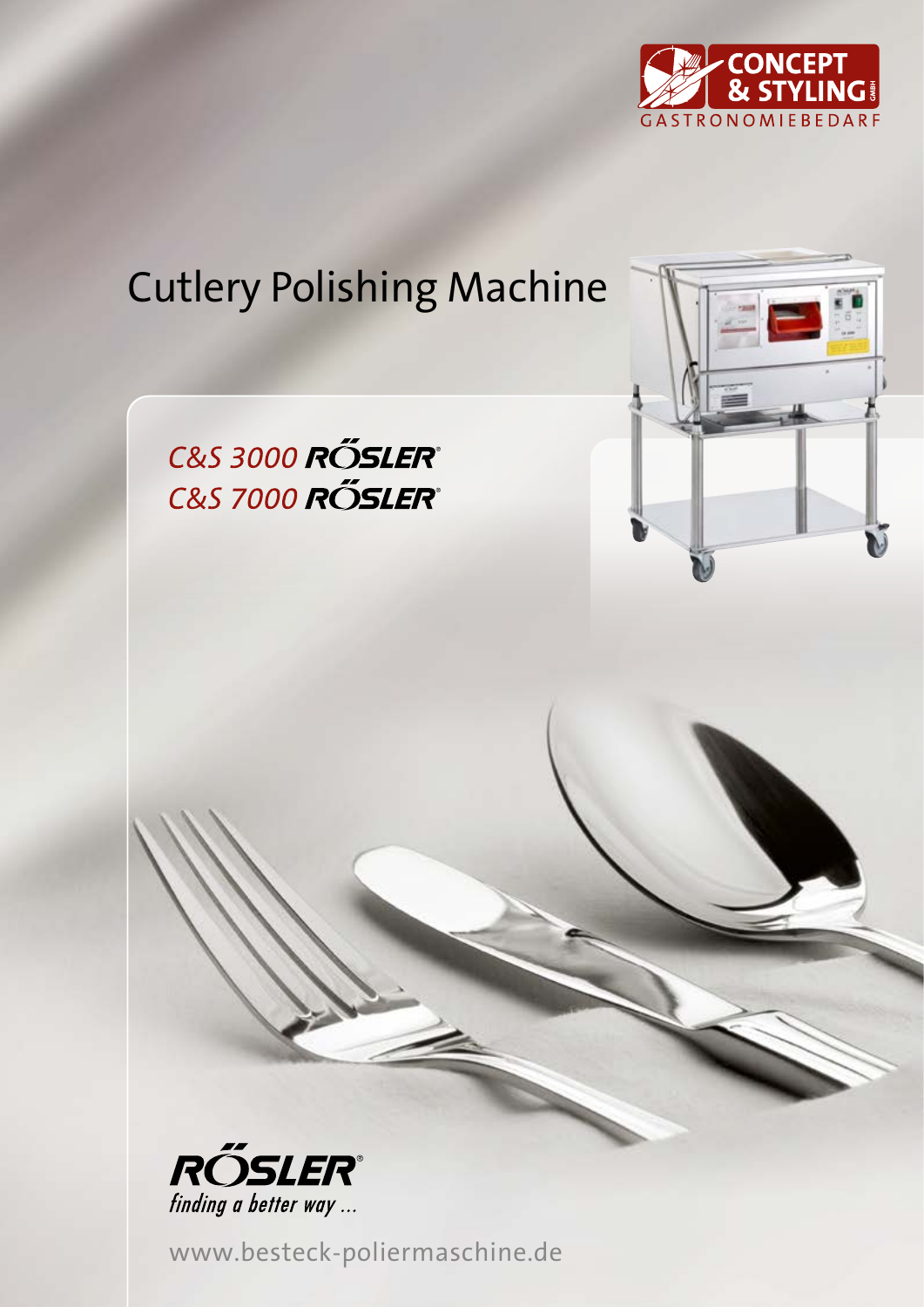The many years of experience of both companies have led to these innovative products. We take a great pleasure in sharing with our customers our confidence in this product and provide a 5-year guarantee on the products of the C&S-**ROSLER**-Series.

# C&S-ROSLER<sup>®</sup>-Series

In the past few years, we have developed these top products in the field of cutlery polishing machines in cooperation with the company Rösler, the leading manufacturer of industrial surface finishing equipment.

Apart from the known advantages of a cutlery polishing machine, the cutlery polishing machines of the  $C&S-R\tilde{O}SLER$ -Series series offer you the following outstandingly good reasons for a purchase of these high-quality appliances:

- **• Made in Germany**
- **• 5-year guarantee**
- **• extremely dense and correspondingly resistant PUR coating**
- **• lower noise generation**
- **• GS certification**
- **• short setup time ready for use after 5 min.**
- **• electronic display with:**
- UVC lamp function monitor
- integrated operating hours counter module to allow for precise replacement intervals of the granular material
- "automatic overrun" the machine will switch off automatically after
- the termination of the granular material drying process

**• granular material and spare parts service**

... as well as our service with respect to all questions and problems relating to the world of cutlery polishing.

### Use our experience Cutlery Polishing Machines made by professionals for professionals



### **C&S 3000 RÖSLER**

Available as table-top model or with a base frame and basket holder Up to 3,000 pcs. / hour

1 granule filling of 2.5 kgs= 35.00 € L565 x W510 x H360 mm / 230V 570W 3A Weight 45 kgs / < 75 dB 50/60 Hz premium-quality PUR coating



#### Up to 7,000 pcs. / hour 1 granule filling of 4.0 kgs =  $45.00 \text{ } \in$ L65 x W600 x H790 mm / 230V 610W 3A Weight 90 kgs / < 75 dB 50/60 Hz premium-quality PUR coating



With base frame and basket holder as top-quality accessories



Clear-cut and maintenancefriendly arrangement of

components



Highly wear-resistant coating in use

Shiny results and highest customer satisfaction are our method.

Now, we will be sharing our experience and our extensive know-how with you.

Your confidence in the quality of our new products C&S 3000 ROSLER and C&S 7000 ROSLER will be rewarded with our unparalleled promise of a 5-year guarantee.



#### **C&S 7000 RŐSLER**